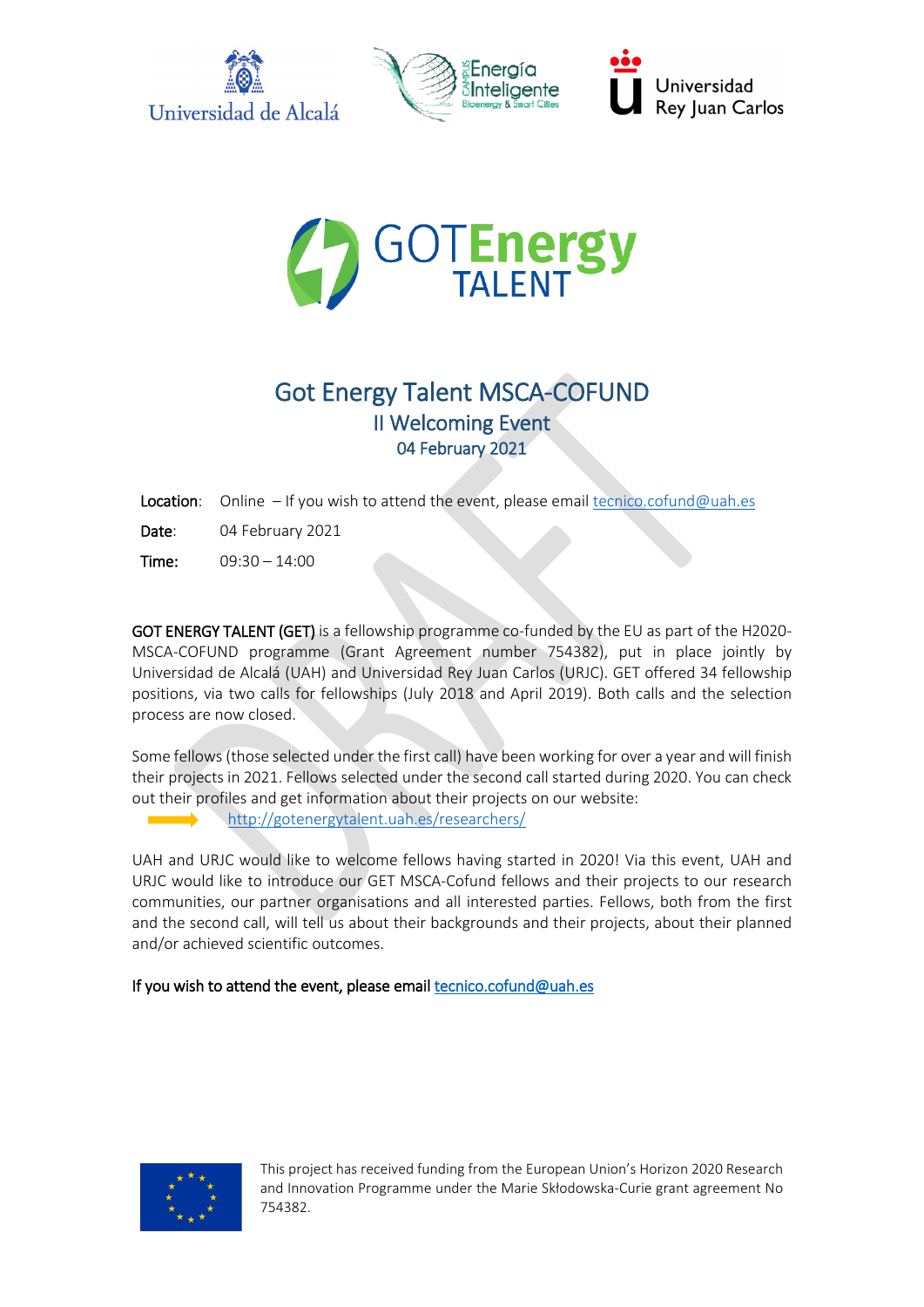





#### 09:30 to 09:45 Welcoming words

Mr. Fco. Javier de la Mata, Vice-Rector for Research and Transfer at UAH Ms. Visitación López Miranda, Vice-Rector for Research at URJC

## 09:30 to 10:45 Presentation of MSCA projects – Panel I Fields 'Signal theory, Computing Science, Computer Architecture, Automatics'

- Li [Yang](http://gotenergytalent.uah.es/member/li-yang/) (2<sup>nd</sup> Call) Reconfigurable and Multi-Functional RF/Microwave Circuits with Reflectionless and/or Nonreciprocal Properties and Their Application to Advanced Smart Energy-Efficient/Low-Power RF Front-End Chains (EfficientRF).
- Carolina [Gil Marcelino](http://gotenergytalent.uah.es/member/carolina-gil-marcelino/) (2<sup>nd</sup> Call) Multiobjective And Decision Making Methodology To Solve Optimal Power Flow Problems: An Approach Applied To Hybrid Microgrid Systems.
- [José Lisandro Aguilar Castro](http://gotenergytalent.uah.es/member/jose-lisandro-aguilar-castro/) (2<sup>nd</sup> Call) Autonomic Energy Management Systems based on Data for Smart Building.
- [Lisandro](http://gotenergytalent.uah.es/member/lisandro-lovisolo/) Lovisolo (2<sup>nd</sup> Call) Positioning Services Using PLC Systems.
- Phillipe [Vilaça Gomes](http://gotenergytalent.uah.es/member/phillipe-vilaca/) (2<sup>nd</sup> Call) Transmission flexibility planning for energy transition: Making smart decisions under uncertainty (TransFlex).
- [Pacome Landry](http://gotenergytalent.uah.es/member/pacome-landry-ambassa/) Ambassa (2<sup>nd</sup> Call) safeGRID: Security and privacy in Fog-Enabled Smart Grid.
- [Sergii](http://gotenergytalent.uah.es/member/sergii-lukin/) Lukin (2<sup>nd</sup> Call) Road Traffic Monitoring System based on Passive Coherent Location technique and Tomographic Ground SAR.
- [Basharat](http://gotenergytalent.uah.es/member/basharat-jamil/) Jamil (2<sup>nd</sup> Call) Implications of Socio-Economic and Environmental Variables on the Energy Demand Estimation in Spain.
- Muhammad Babar Rasheed ( $2<sup>nd</sup>$  Call) An Optimal Load Scheduling and Fair Pricing Mechanism Using Heuristic Optimization in Smart Grid.
- Juan Marcos [Ramírez Rondón](http://gotenergytalent.uah.es/member/juan-marcos-ramirez-rondon/) ( $1<sup>st</sup>$  Call) Compressive Sampling Based Acquisition Models For Secure Transmission and Reliable Data Recovery in Smart Grids.
- [Luis Augusto](http://gotenergytalent.uah.es/member/augusto-luis-ballardini/) Ballardini ( $1<sup>st</sup>$  Call) Reliable localization algorithms for autonomous driving cars.

#### 10:45 to 11:00 Break

11:00 to 12:15 Presentation of MSCA projects – Panel II Fields 'Chemical Technology, Analytical Chemistry, Physical Chemistry, Organic and Inorganic Chemistry, Chemical Engineering, Materials Science' – 'Architecture'

- Sergio [Carrasco Garrido](http://gotenergytalent.uah.es/member/sergio-carrasco/) (2<sup>nd</sup> Call) Metal-organic frameworks for CO2 capture and conversion.
- [María del Prado García Aparicio](http://gotenergytalent.uah.es/member/maria-del-prado-garcia/) (2<sup>nd</sup> Call) Biotechnology approaches for food waste valorisation.
- Sabino [Armenise](http://gotenergytalent.uah.es/member/sabino-armenise/) (2<sup>nd</sup> Call) Catalytic Conversion of Plastic by Magnetic Nanoparticles Radiofrequency-Assisted (PlasMagFuel).
- Luciana [Sáiz Moritán](http://gotenergytalent.uah.es/member/luciana-saiz/) (2<sup>nd</sup> Call) Development of Self-healing and Self-sensing materials for use in wind turbine blades.

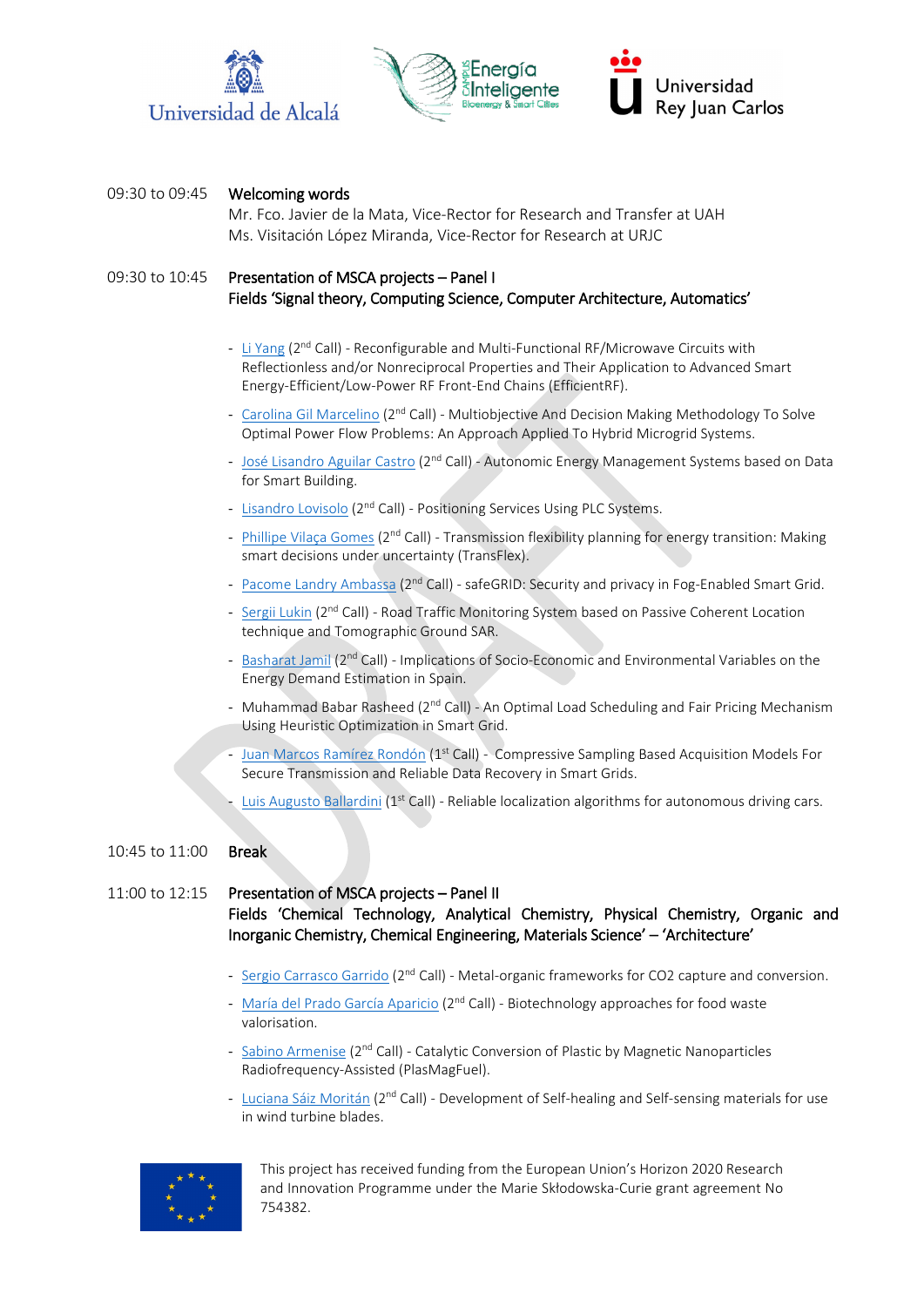





- [Francesco](http://gotenergytalent.uah.es/member/francesco-rovense/) Rovense (2<sup>nd</sup> Call) Highly-Flexible and Dispatchable Polygeneration using Concentrated Solar Technologies.
- Felice [Rubino](http://gotenergytalent.uah.es/member/felice-rubino/) (2<sup>nd</sup> Call) innovative COatings for enhanced PERformance of coNcentratIng solar teChnOlogies (COPERNICO).
- Maria [Erans Moreno](http://gotenergytalent.uah.es/member/maria-erans-moreno/) (2<sup>nd</sup> Call) Adsorbents for low-concentration CO2 capture (ALCO2).
- [Syie Luing](http://gotenergytalent.uah.es/member/syie-luing-wong/) Wong (2<sup>nd</sup> Call) Feasibility study on plastic pyrolysis in electromagnetic field over zeolites impregnated with magnetic nanoparticles (PEFZIMN).
- Hugo [Gattuso](http://gotenergytalent.uah.es/member/hugo-gattuso/) (2<sup>nd</sup> Call) Modeling on Conjugated Porous Polymers PhotoNet (Photoactive porous polymeric Networks).
- Ajitanshu [Vedrtnam](http://gotenergytalent.uah.es/member/ajitanshu-vedrtnam/) (1<sup>st</sup> Call) Development of advanced sustainable fire resistant cementbased composites and their performance evaluation in pre- and post-fire conditions using conventional and non-destructive methods.

#### 12:15 to 12:30 Break

## 12:30 to 13:00 Presentation of MSCA projects – Panel III Fields 'Public Law I and Political Sciences, Economics, and Communications Sciences'

- Daniel [Wuebben](http://gotenergytalent.uah.es/member/daniel-wuebben/) WIRE SEED 360: Weaving Innovative Research and Public Engagement: Smart Energy, Science Education, and Dissemination of 360° Content.
- George [Augusto Batista Câmara](http://gotenergytalent.uah.es/member/george-augusto-batista-camara/) Geological Reservoir Use: Technologies for Oil and Gas Exploitation Increase x New Trends.
- Jens [Peters](http://gotenergytalent.uah.es/member/jens-peters/) Clean energy and low-carbon transitions in the XXI century: economic and policy analysis.

### 13:00 to 13:45 Presentation of MSCA projects – Panel IV Fields 'Chemical Technology, Analytical Chemistry, Physical Chemistry, Organic and Inorganic Chemistry, Chemical Engineering, Materials Science'

- Laura [Collado Brunete](http://gotenergytalent.uah.es/member/laura-collado/) Artificial Photosynthesis for the production of solar fuels and chemicals.
- [Valentina](http://gotenergytalent.uah.es/member/valentina-sessini/) Sessini Catalytic production of green piezoelectric biopolymers (GREENPEHS).
- [María Ventura Sánchez](http://gotenergytalent.uah.es/member/maria-ventura/)-Horneros Integrated waste treatment & valorization of chemicals: between bio and chemistry systems (IWaTeVaC).
- Marta [Valencia Calvo](http://gotenergytalent.uah.es/member/marta-valencia/) Bimetallic NHC complexes for reversible carbon dioxide hydrogenation (BiMet-NHC).
- [MD Tabish](http://gotenergytalent.uah.es/member/md-tabish-noori/) Noori Microbial Osmotic Desalination with Energy and Nutrient Recovery (MODERN).
- [Chizoba](http://gotenergytalent.uah.es/member/chizoba-ignatius-ezugwu/) Ezugwu Evaluation of solar-driven photocatalytic conversion of carbon dioxide (CO2) into hydrocarbon fuels using amine based bimetallic metal-organic frameworks.

#### 13:45 to 14:00 Wrap-up, questions and conclusions